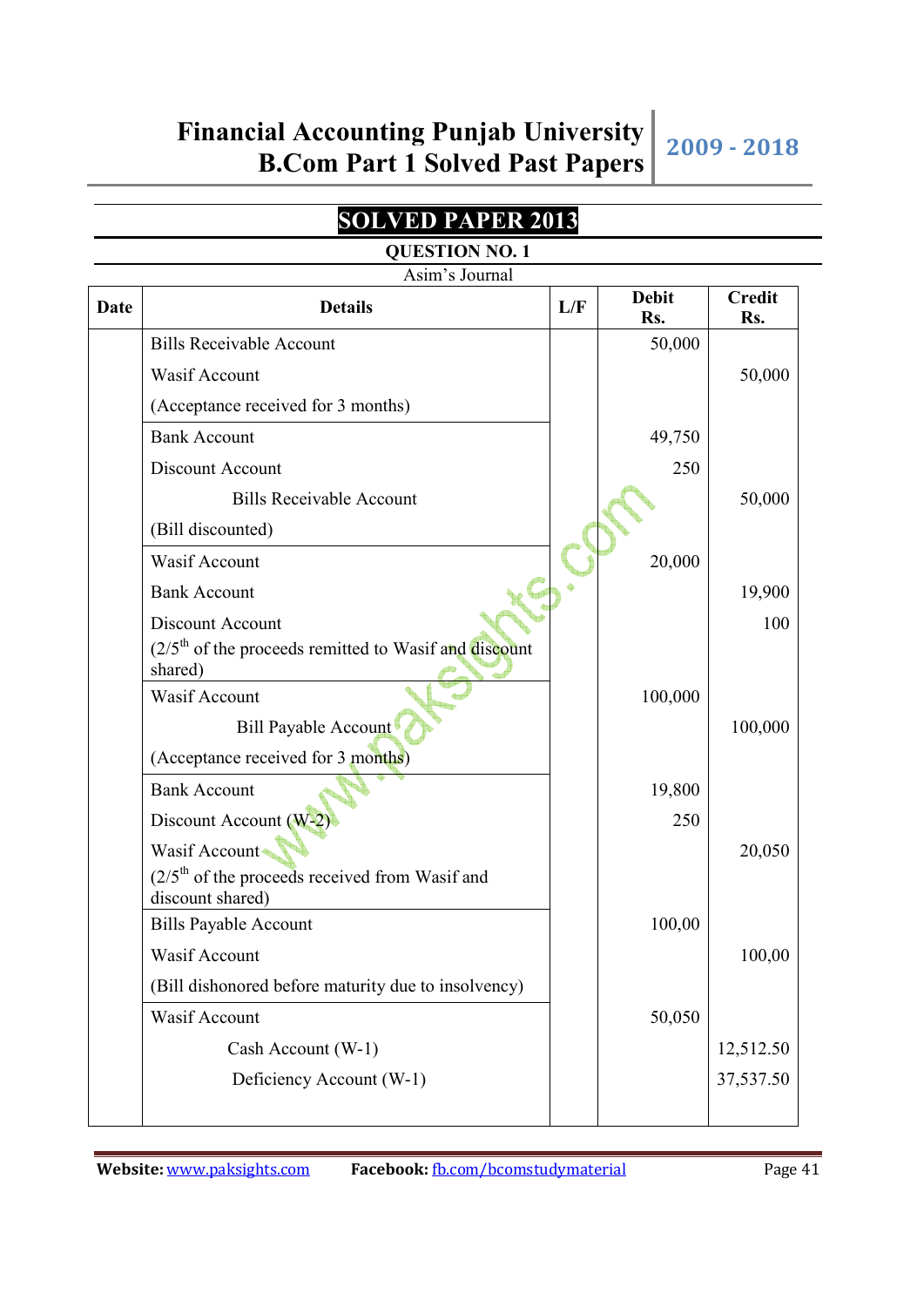|             | <b>Wasif's Journal</b>                                                      |     |                     |                      |
|-------------|-----------------------------------------------------------------------------|-----|---------------------|----------------------|
| <b>Date</b> | <b>Details</b>                                                              | L/F | <b>Debit</b><br>Rs. | <b>Credit</b><br>Rs. |
|             | Asim Account                                                                |     | 50,000              |                      |
|             | <b>Bills Payable Account</b>                                                |     |                     | 50,000               |
|             | (Acceptance given for 3 months)                                             |     |                     |                      |
|             | <b>Bank Account</b>                                                         |     | 19,900              |                      |
|             | Discount Account                                                            |     | 100                 |                      |
|             | Asim Account                                                                |     |                     | 50,000               |
|             | $(2/5th$ of the proceeds received and discount shared)                      |     |                     |                      |
|             | <b>Bill Receivable Account</b>                                              |     | 100,000             |                      |
|             | Asim Account                                                                |     |                     | 100,000              |
|             | (Acceptance received for 3 months to meet the first<br>bill)                |     |                     |                      |
|             | <b>Bank Account</b>                                                         |     | 99,900              |                      |
|             | Discount Account                                                            |     | 500                 |                      |
|             | <b>Bill Receivable Account</b>                                              |     |                     | 100,000              |
|             | (Bill discounted)                                                           |     |                     |                      |
|             | <b>Bills Payable Account</b>                                                |     | 50,000              |                      |
|             | <b>Bank Account</b>                                                         |     |                     | 50,000               |
|             | $(1st acceptance paid on maturity)$                                         |     |                     |                      |
|             | Asim Account                                                                |     | 20,050              |                      |
|             | <b>Bank Account</b>                                                         |     |                     | 19,800               |
|             | Discount Account (W-2)                                                      |     |                     | 250                  |
|             | $(2/5th$ of the remaining proceeds remitted to Asim<br>and discount shared) |     |                     |                      |
|             | Asim Account                                                                |     | 10,000              |                      |
|             | <b>Bank Account</b>                                                         |     |                     | 100,000              |
|             | (Bill dishonored due to Asim's insolvency)                                  |     |                     |                      |
|             | Cash Account (W-1)                                                          |     | 12,512.50           |                      |
|             | Bed Debts Account (W-1)                                                     |     | 37,537.50           |                      |
|             | Asim Account                                                                |     |                     | 50,050               |
|             | 25% of the amount due received                                              |     |                     |                      |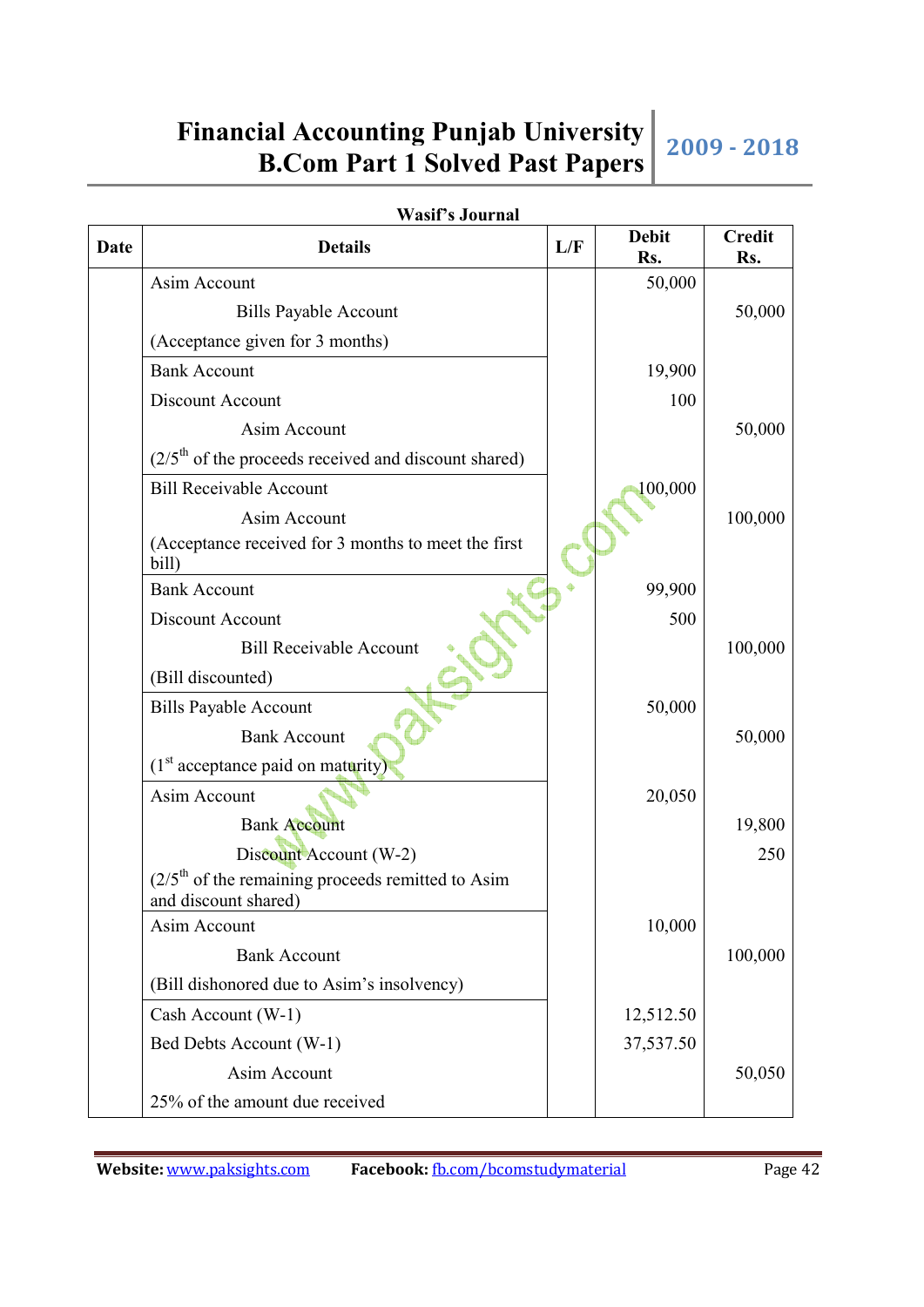| Date | Reference                                                                                                                                                                                                                              | J/F | <b>Amount</b><br>Rs. | <b>Date</b>               | Reference                                   | J/F | <b>Amount</b><br>Rs.       |
|------|----------------------------------------------------------------------------------------------------------------------------------------------------------------------------------------------------------------------------------------|-----|----------------------|---------------------------|---------------------------------------------|-----|----------------------------|
|      | Bills Payable A/c                                                                                                                                                                                                                      |     | 50,000               |                           | Bank A/c                                    |     | 19,900                     |
|      | Bank A/c                                                                                                                                                                                                                               |     | 19,800               |                           | Discount A/c                                |     | 100                        |
|      | Discount $A/c$ (W-2)                                                                                                                                                                                                                   |     | 250                  |                           | Bills Receivable A/c                        |     | 100,000                    |
|      | Bank A/c                                                                                                                                                                                                                               |     | 100,000              |                           | Cash A/c                                    |     | 12,512.50                  |
|      |                                                                                                                                                                                                                                        |     |                      |                           | $(50,050 \times 25/100)$                    |     |                            |
|      |                                                                                                                                                                                                                                        |     |                      |                           | Bad Debts A/c                               |     | 37,537.50                  |
|      |                                                                                                                                                                                                                                        |     |                      |                           | $(50,050 \times 75/100)$                    |     |                            |
|      |                                                                                                                                                                                                                                        |     | 170,050              |                           |                                             |     | 170,050                    |
|      | Calculation of Asim's Discount:                                                                                                                                                                                                        |     |                      |                           |                                             |     | Rs.                        |
|      | Amount received from 1 <sup>st</sup> bill with discount<br>Amount received from $2nd$ bill without discount<br><b>Total Amount Received</b><br>For amount of Rs. 99,500 discounts Rs. 500<br>For amount of Rs. 49,800 discount will be |     |                      |                           | 49,800 x<br>500<br>99,500<br>Rs. 250<br>$=$ |     |                            |
|      |                                                                                                                                                                                                                                        |     |                      | (OR)                      |                                             |     |                            |
|      | Amount                                                                                                                                                                                                                                 |     |                      |                           | Discount                                    |     |                            |
|      | 99,500                                                                                                                                                                                                                                 |     |                      | $\blacktriangleright$ 500 |                                             |     |                            |
|      | $(30,000 + 19,800)$                                                                                                                                                                                                                    |     |                      |                           | $\mathbf X$                                 |     |                            |
|      | 99,500x                                                                                                                                                                                                                                |     | $=$                  |                           | 500 x 49,800                                |     | 30,000<br>19,800<br>49,800 |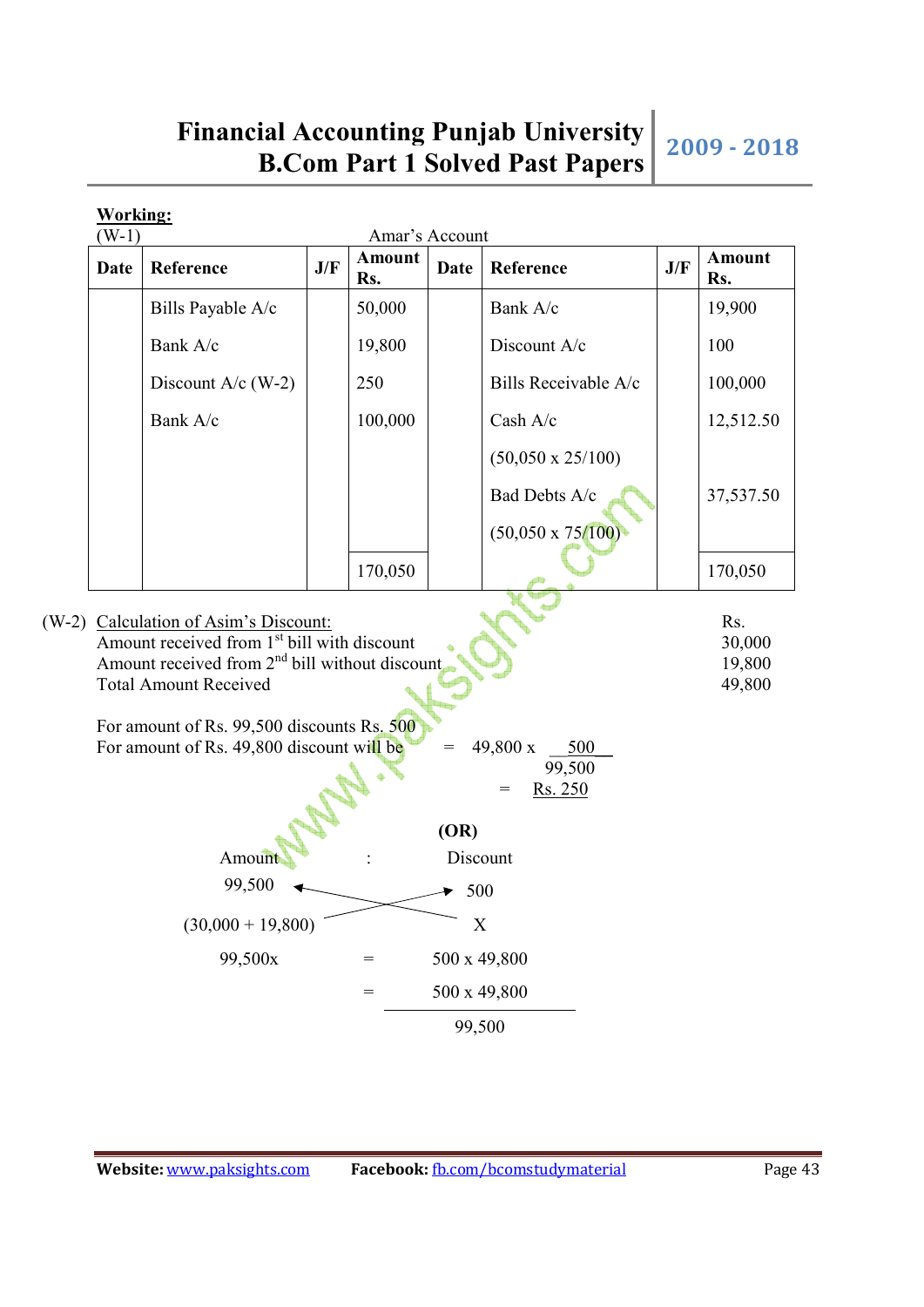## **QUESTION NO. 2**

### **Name ……………………………………………… Bank Reconciliation Statement**  As on 31-03-2011

|       |                                                                      | Amount | Amount     |
|-------|----------------------------------------------------------------------|--------|------------|
|       |                                                                      | Rs.    | Rs.        |
|       | Bank balance as per pass book (Cr.)                                  |        | 15,200     |
| Add:  | (2) Bank charges debited in the pass book                            | 130    |            |
|       | (4) Cheque deposited but not credited in the pass book               | 7,000  |            |
|       | (5) Cheque entered as a deposit in a cash book instead of<br>payment | 400    |            |
|       | (6) Amount paid into bank entered twice in the cash book             | 364    |            |
|       | (7) The receipt column of the cash book has been overcast            | 1,000  | 8,934      |
|       |                                                                      |        | 24,134     |
| Less: | (3) Cheques issued but not presented to bank for payment             | 2,000  |            |
|       | $(8)$ Cheques drawn incorrectly entered in the cash book $(99-9)$    | 90     | Dr. 2,090  |
|       | Bank Balance as per cash book (Dr.)                                  |        | Cr. 22,044 |

## **QUESTION NO. 3**

#### **Journal**  Rectifying Entries

| S.No | <b>Details</b>                                                                                     | L/F | <b>Debit</b><br>Rs. | <b>Credit</b><br>Rs. |
|------|----------------------------------------------------------------------------------------------------|-----|---------------------|----------------------|
| (a)  | Personal Account                                                                                   |     | 18                  |                      |
|      | <b>Suspense Account</b><br>(Being the amount wrongly debited to personal account<br>now rectified) |     |                     | 18                   |
| (b)  | Depreciation Amount<br><b>Suspense Account</b>                                                     |     | 100                 | 100                  |
|      | (Being the depreciation account not debited now<br>rectified)                                      |     |                     |                      |
| (c)  | <b>Purchase Amount</b>                                                                             |     | 60                  |                      |
|      | <b>Suspense Account</b>                                                                            |     |                     | 60                   |
|      | (Being the purchase book less added now rectified)                                                 |     |                     |                      |
| (d)  | Machine Account                                                                                    |     | 5,000               |                      |
|      | <b>Purchase Account</b>                                                                            |     |                     | 5,000                |
|      | (Being the purchase amount wrongly debited now<br>rectified)                                       |     |                     |                      |
| (e)  | <b>Sales Account</b>                                                                               |     | 500                 |                      |
|      | Old Machine Account                                                                                |     |                     | 500                  |
|      | (Being the machine sold wrongly recorded in sales book                                             |     |                     |                      |

**Website:** www.paksights.com **Facebook:** fb.com/bcomstudymaterial Page 44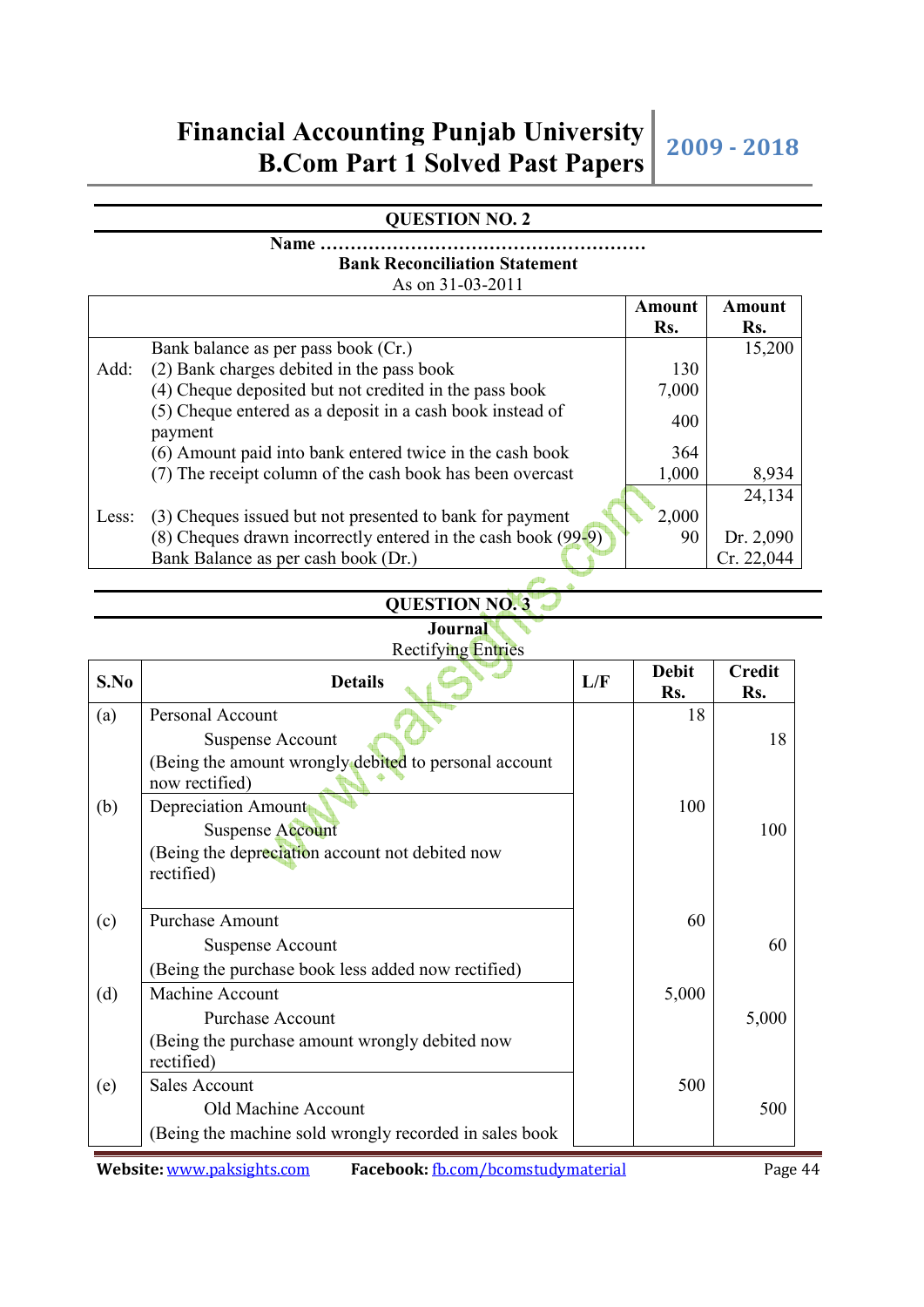|     | now rectified)                                          |       |       |
|-----|---------------------------------------------------------|-------|-------|
| (f) | <b>Suspense Account</b>                                 | 100   |       |
|     | <b>Returned Outward Account</b>                         |       | 100   |
|     | (Being the total of returned outward book less recorded |       |       |
|     | now rectified)                                          |       |       |
| (g) | S Account                                               | 395   |       |
|     | R Account                                               | 359   |       |
|     | <b>Suspense Account</b>                                 |       | 754   |
|     | (Being R account not debited and S account wrongly      |       |       |
|     | credited now rectified)                                 |       |       |
| (h) | Repair to Motor Truck Account                           | 680   |       |
|     | <b>Suspense Account</b>                                 | 180   |       |
|     | Motor Vehicle Account                                   |       | 860   |
|     | (Being the repair to motor truck not debited and motor  |       |       |
|     | vehicles wrongly debited now rectified)                 |       |       |
| (i) | <b>Suspense Account</b>                                 | 600   |       |
|     | John Account                                            |       | 600   |
|     | (Bring the amount wrongly debited to john account now   |       |       |
|     | rectified)                                              |       |       |
| (j) | <b>Furniture Account</b>                                | 3,000 |       |
|     | Cash/Account Payable Account                            |       | 3,000 |
|     | (Being the furniture purchased now recorded in the      |       |       |
|     | book)                                                   |       |       |

### **QUESTION NO. 4**

**A.Rashid**  Trading and Profit & Loss Account For the year ended 31-03-2008

|                              |        |         |       | FOI THE YEAR ENGER 31-03-2006 |         |         |
|------------------------------|--------|---------|-------|-------------------------------|---------|---------|
| Particulars                  |        | Amount  |       | Particulars                   |         | Amount  |
|                              |        | Rs.     |       |                               |         | Rs.     |
| Opening stock                |        | 11,460  | Sales |                               | 149,840 |         |
| Purchases                    | 89,470 |         |       | Less: Sales Return            | 2,820   | 147,020 |
| Less: Purchase Return        | 4,240  | 85,230  |       | Closing stock                 |         | 14,290  |
| Freight and clearing charges |        | 16,940  |       |                               |         |         |
| Carriage inward              |        | 2,310   |       |                               |         |         |
| Gross profit c/d             |        | 45,370  |       |                               |         |         |
|                              |        | 161,310 |       |                               |         | 161,310 |
| Interest on capital          |        |         | 4,500 | Gross profit b/d              |         | 45,370  |
| $(90,000 \times 5/100)$      |        |         |       | Discount                      |         | 190     |
| Salaries and wages           |        | 6,280   |       | Rent received                 | 2,100   |         |
| Add: Salaries outstanding    |        | 570     | 6,850 | Add: Receivable               | 200     | 2,300   |
| Depreciation on:             |        |         |       |                               |         |         |
|                              |        |         |       |                               |         |         |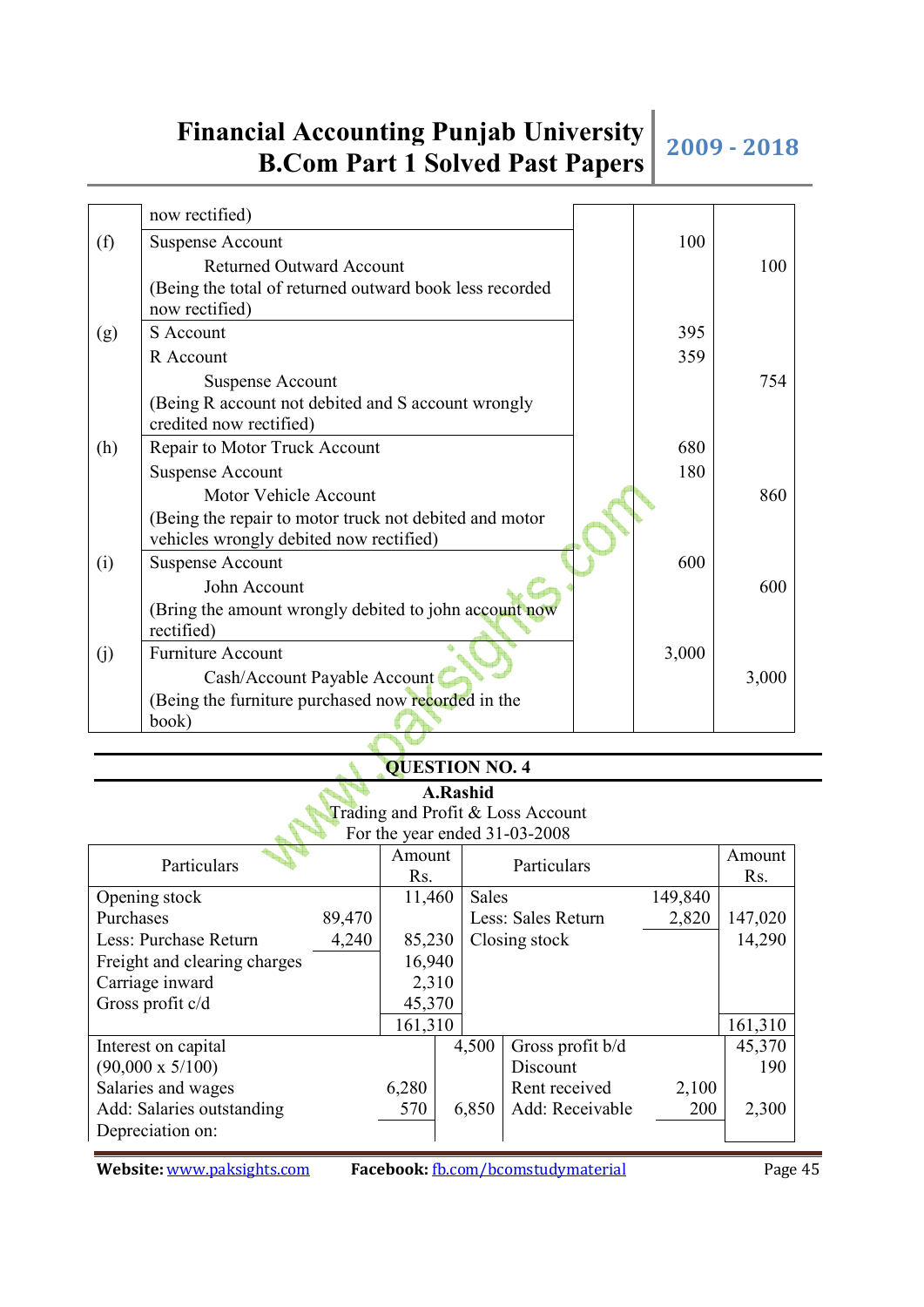| <b>Building</b>                            | 625   |        |
|--------------------------------------------|-------|--------|
| Office furniture                           | 175   | 800    |
| Office expenses                            |       | 1,340  |
| Printing & stationary                      |       | 660    |
| Postage & telegrams                        |       | 820    |
| Taxes & insurance                          | 1,300 |        |
| Less: Unexpired insurance                  | 240   | 1,060  |
| Travelers salaries & Commission            |       | 9,870  |
| Provision of bad debits (W-1)              |       | 2,160  |
| Net profit (transferred to capital $A/c$ ) |       | 19,800 |
|                                            |       | 47,860 |

| <b>Balance Sheet</b>         |         |                              |        |         |  |  |  |
|------------------------------|---------|------------------------------|--------|---------|--|--|--|
|                              |         | As on 31-12-2008             |        |         |  |  |  |
| Asset                        | Amount  | Liabilities                  |        | Amount  |  |  |  |
|                              | Rs.     |                              |        | Rs.     |  |  |  |
| <b>Current Assets:</b>       |         | <b>Current Liabilities</b>   |        |         |  |  |  |
| Cash in hand                 | 2,210   | Sundry creditors             |        | 16,980  |  |  |  |
| Cash at bank                 | 12,400  | Salaries outstanding         |        | 570     |  |  |  |
| Bills receivable             | 1,240   | <b>Long Term Liabilities</b> |        |         |  |  |  |
| 62,970<br>Sundry debtors     |         | Capital                      | 90,000 |         |  |  |  |
| Less: New provision          |         | Add:<br>Net profit           | 19,800 |         |  |  |  |
| For bad debts<br>4,000       | 58,970  | Add:<br>Interest on capital  | 4,500  |         |  |  |  |
| Rent receivable              | 200     | Less:<br>Drawing             | 7,600  | 106,700 |  |  |  |
| Closing stock                | 14,290  |                              |        |         |  |  |  |
| Unexpired insurance          | 240     |                              |        |         |  |  |  |
| <b>Fixed Assets:</b>         |         |                              |        |         |  |  |  |
| 25,000<br><b>Building</b>    |         |                              |        |         |  |  |  |
| Add:<br>Addition<br>7,000    |         |                              |        |         |  |  |  |
| 32,000                       |         |                              |        |         |  |  |  |
| 625<br>Depreciation<br>Less: | 31,375  |                              |        |         |  |  |  |
| Office furniture<br>3,500    |         |                              |        |         |  |  |  |
| 175<br>Depreciation<br>Less: | 3,325   |                              |        |         |  |  |  |
|                              | 124,250 |                              |        | 124,250 |  |  |  |

## **A.Rashid**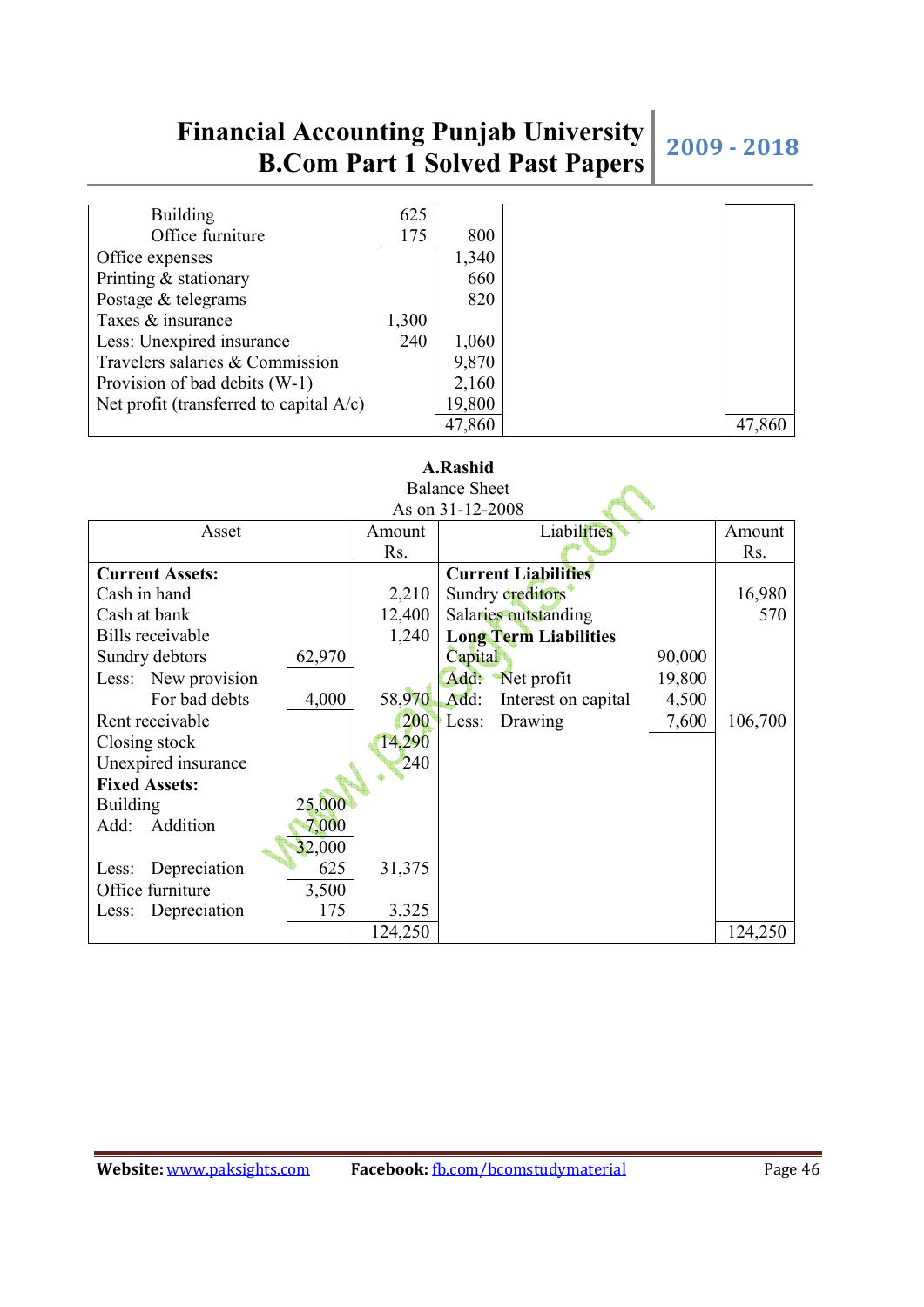| Provision for bad Debts:          | Rs.   |
|-----------------------------------|-------|
| Old bad debts                     | 1,400 |
| Add: New bad debts                |       |
| Add: New provision for bad debts  | 4,000 |
|                                   | 5,400 |
| Less: Old provision for bad debts | 3,240 |
| Provision for bad debts           | 2,160 |
|                                   |       |

### Note:

No depreciation has been charged on addition to building

## **QUESTION NO. 5**

### WORKING: (W-1) **Calculation of Credit Sales:**

| <b>Total Debtors Account</b> |        |                                |        |  |  |  |
|------------------------------|--------|--------------------------------|--------|--|--|--|
| Reference                    | Amount | Reference                      | Amount |  |  |  |
|                              | Rs.    |                                | Rs.    |  |  |  |
| Balance b/d                  |        | $9,000$ $\text{Cash received}$ | 30,400 |  |  |  |
| Credit sales (bal.fig)       |        | 34,650 Returned inwards        | 500    |  |  |  |
|                              |        | Discount allowed               | 150    |  |  |  |
|                              |        | Bad debts                      | 100    |  |  |  |
|                              |        | Balance b/d                    | 12,500 |  |  |  |
|                              | 43,650 |                                | 43,650 |  |  |  |

(W-2) Calculation of credit purchase:

## **Total Creditor Account**

| Reference         | Amount | Reference                    | Amount |
|-------------------|--------|------------------------------|--------|
|                   | Rs.    |                              | Rs.    |
| Cash paid         | 22,000 | Balance b/d                  | 36,000 |
| Discount received |        | 350 Credit purchase (ba.fig) | 22,000 |
| Returns outwards  | 400    |                              |        |
| Balance c/d       | 2,250  |                              |        |
|                   | 25,000 |                              | 25,000 |

(W-3) Calculation of Opening Capital: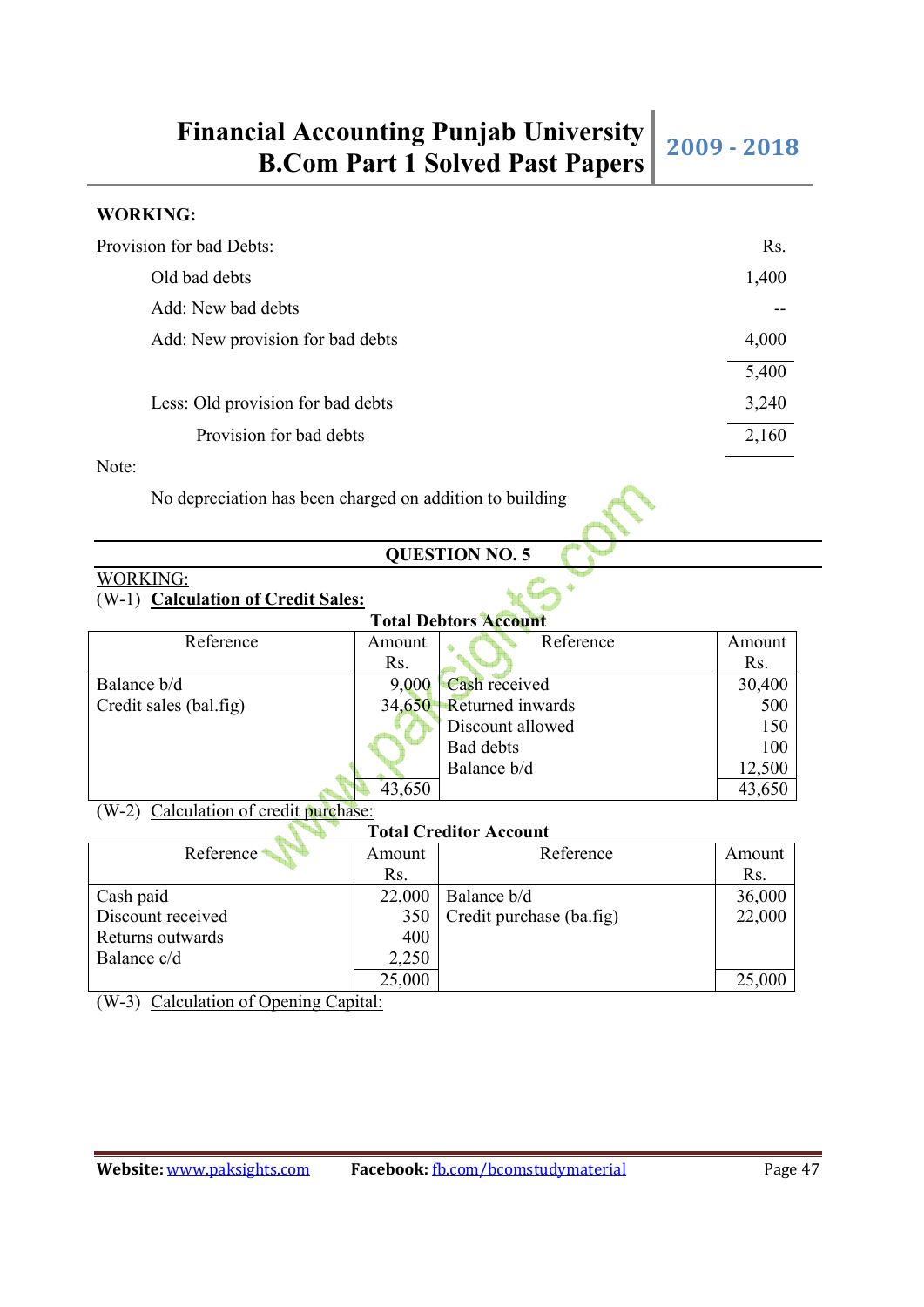**Alla** 

| As on 31-12-2011 |        |                       |        |  |  |  |
|------------------|--------|-----------------------|--------|--|--|--|
| Assets           | Amount | Liabilities           | Amount |  |  |  |
|                  | Rs.    |                       | Rs.    |  |  |  |
| Cash             | 2,500  | Creditors             | 3000   |  |  |  |
| Debtors          | 9,000  | Creditors (Bal. Fig.) | 13,900 |  |  |  |
| Stock            | 4,900  |                       |        |  |  |  |
| Furniture        | 500    |                       |        |  |  |  |
|                  | 16,900 |                       | 16,900 |  |  |  |

## **Balance Sheet**

## (W-4) Calculation of Closing Balance of Cash:

**Property** 

| Reference       | Amount | Reference            | Amount |
|-----------------|--------|----------------------|--------|
|                 | Rs.    |                      | Rs.    |
| Balance b/d     | 2,500  | Creditors            | 22,000 |
| Debtors         | 30,400 | <b>Salaries</b>      | 6,000  |
| Capital (Fresh) | 1,000  | Rent                 | 750    |
| Cash Sales      | 750    | Office expenses      | 900    |
|                 |        | Drawing              | 1,500  |
|                 |        | Cash purchase        | 2,500  |
|                 |        | Furniture (Addition) | 250    |
|                 |        | Balance c/d          | 750    |
|                 | 34,650 |                      | 34,650 |
|                 |        |                      |        |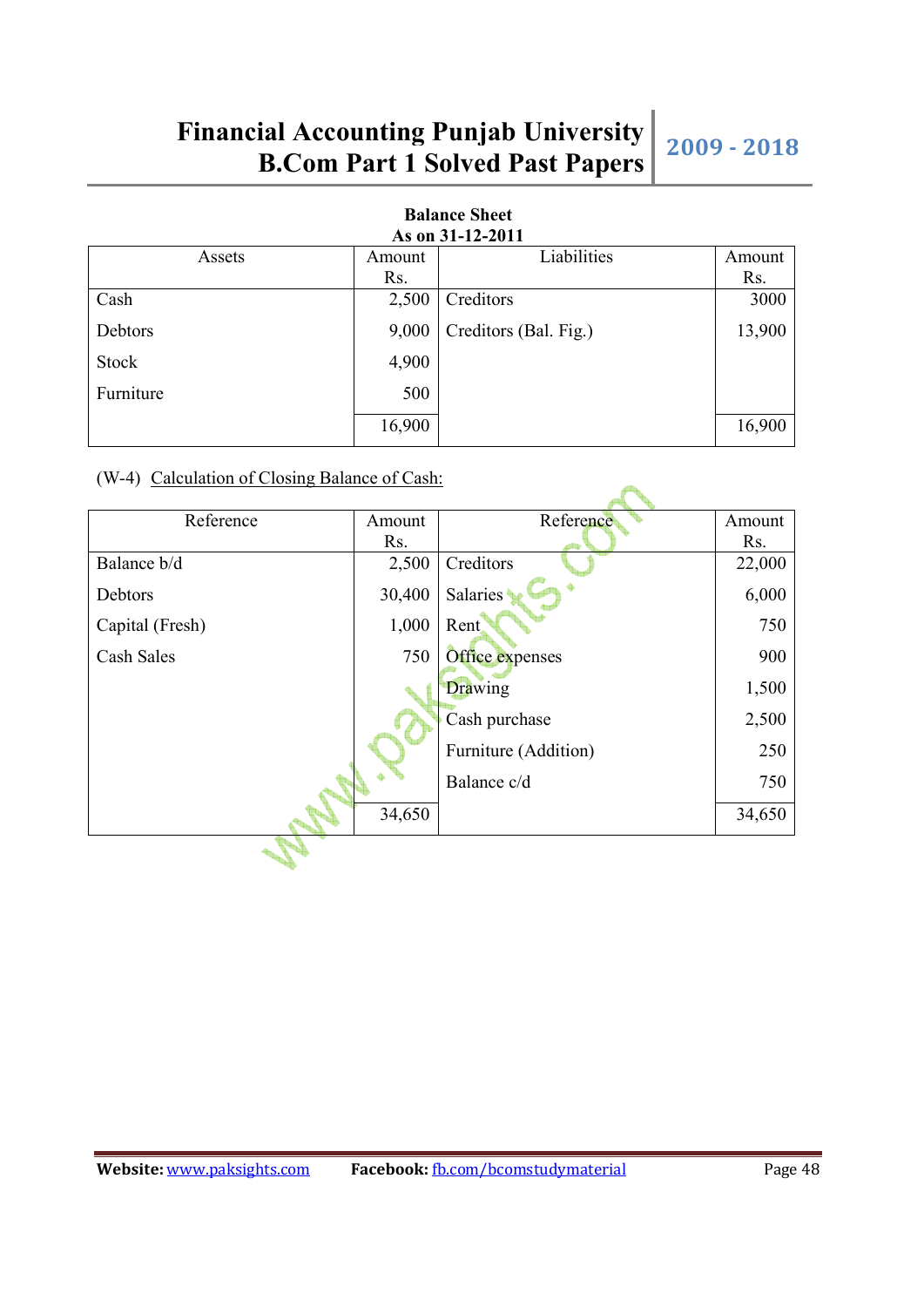**QUESTION No. 6 Jamil** Trading & Profit & Loss Account For the year ended 31-12-2012

| Details                    |        | Amount | Details                  |        | Amount |
|----------------------------|--------|--------|--------------------------|--------|--------|
|                            |        | Rs.    |                          |        | Rs.    |
| Opening stock              |        | 4,900  | Sales:                   |        |        |
| <b>Purchase:</b>           |        |        | Cash                     | 750    |        |
| Cash                       |        |        | Credits $(W-1)$          | 34,650 |        |
| $Credit$ (W-2)             | 22,000 |        |                          | 35,400 |        |
|                            |        |        | Returns Inwards<br>Less: | 500    | 34,900 |
| Returns outwards<br>Less:  | 400    | 24,100 | Closing stock            |        | 6,600  |
| Gross profit c/d           |        | 12,500 |                          |        |        |
|                            |        | 41,500 |                          |        | 41,500 |
| Salaries                   |        | 6,000  | Gross profit $b/d$       |        | 12,500 |
| Rent                       |        | 750    | Discounted received      |        | 350    |
| Office expenses            |        | 900    |                          |        |        |
| Discounted allowed         |        | 150    |                          |        |        |
| Bad debts                  |        | 100    |                          |        |        |
| Net Profit (Transferred to |        | 4,950  |                          |        |        |
| capital account)           |        |        |                          |        |        |
|                            |        | 12,850 |                          |        | 12,850 |
|                            |        |        | Jamil                    |        |        |
|                            |        |        | <b>Balance Sheet</b>     |        |        |
|                            |        |        | As on 31-12-2011<br>.    |        |        |

| Assets                       | Amount | Liabilities                               | Amount |
|------------------------------|--------|-------------------------------------------|--------|
|                              | Rs.    |                                           | Rs.    |
| <b>Current Assets:</b>       |        | <b>Current Liabilities:</b>               |        |
| Cash $(W-4)$                 | 750    | Creditors                                 | 2,250  |
| Debtors                      | 12,500 | <b>Owner Equity:</b>                      |        |
| <b>Stock</b>                 |        | $6,600$   Opening capital (W-3)<br>13,900 |        |
| <b>Fixed Assets:</b>         |        | Add: Fresh capital<br>1,000               |        |
| Furniture $(500 \times 250)$ | 750    | 4,950<br>Net profit<br>Add:               |        |
|                              |        | 1,500<br>Less: Drawing                    | 18,350 |
|                              | 20,600 |                                           | 20,600 |
|                              |        |                                           |        |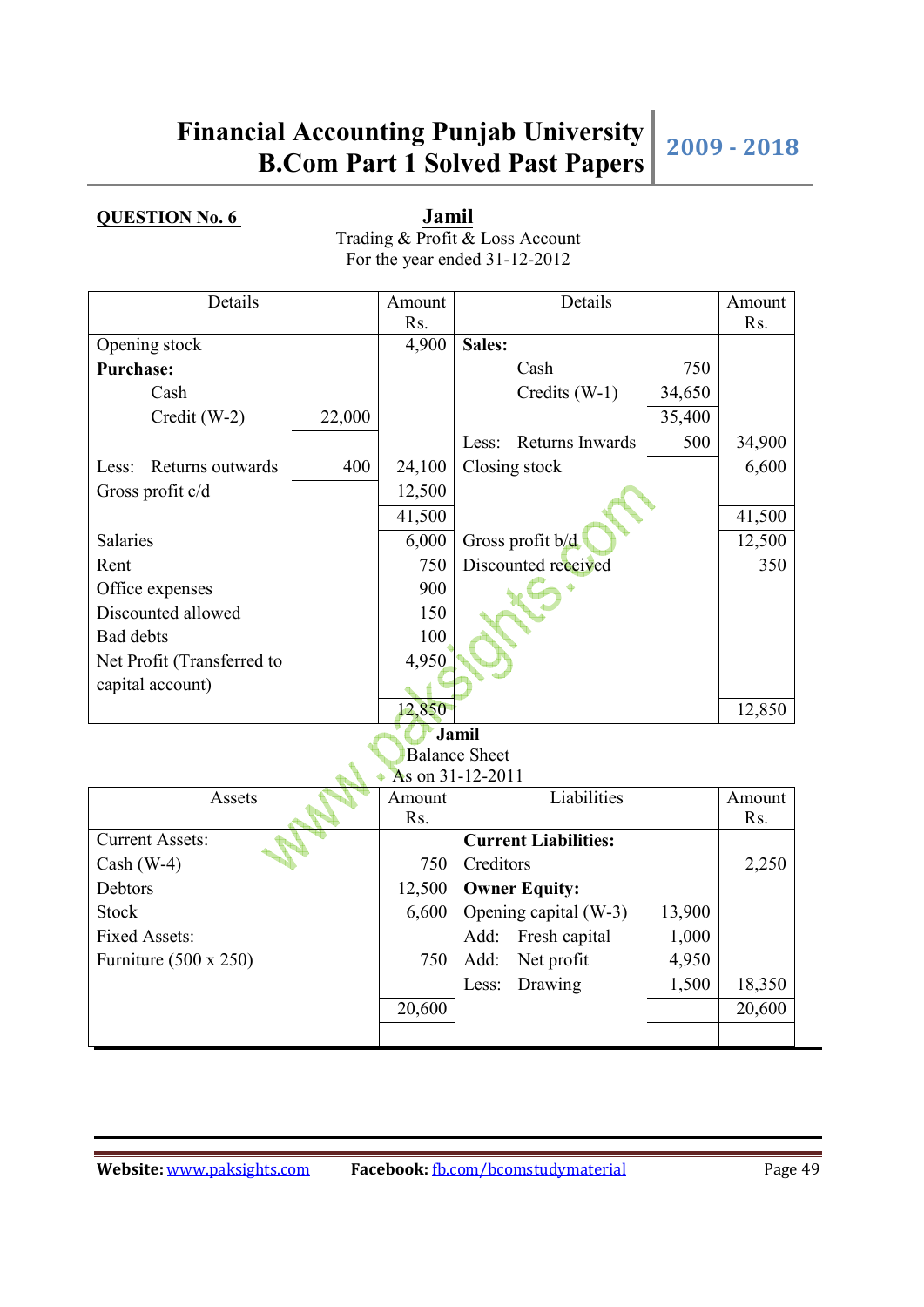## **QUESTION NO. 7**

|      | <b>Journal</b>                                                                  |     |                     |                      |
|------|---------------------------------------------------------------------------------|-----|---------------------|----------------------|
| Date | <b>Details</b>                                                                  | L/F | <b>Debit</b><br>Rs. | <b>Credit</b><br>Rs. |
|      | <b>Revaluation Account</b>                                                      |     | 4,580               |                      |
|      | Reserve for bad debts Account                                                   |     |                     | 3,200                |
|      | Furniture Account                                                               |     |                     | 400                  |
|      | <b>Stock Account</b>                                                            |     |                     | 720                  |
|      | <b>Investment Account</b>                                                       |     |                     | 260                  |
|      | (Being the assets value reduced)                                                |     |                     |                      |
|      | Sarmad Capital Account                                                          |     | 2,290               |                      |
|      | <b>Bilal Capital Account</b>                                                    |     | 2,290               |                      |
|      | <b>Revaluation Account</b>                                                      |     |                     | 4,580                |
|      | Being the loss on revaluation transferred to old partners'<br>capital accounts) |     |                     |                      |
|      | Cash Account                                                                    |     | 2,000               |                      |
|      | <b>Shahid Capital Account</b>                                                   |     |                     | 2,000                |
|      | (Being the capital brought in by shahid)                                        |     |                     |                      |
|      | Cash Account                                                                    |     | 1,180               |                      |
|      | Sarmad Capital Account                                                          |     |                     | 90                   |
|      | <b>Bilal Capital Account</b>                                                    |     |                     | 1,090                |
|      | (Being the cash bought in by sarmad and bilal)                                  |     |                     |                      |

### **Revaluation Account**

| Reference                 | Amount | Reference                              |       | Amount |
|---------------------------|--------|----------------------------------------|-------|--------|
|                           | Rs.    |                                        |       | Rs.    |
| Reserve for bad debts A/c | 3,200  | Sarmad $(4,580 \times \frac{1}{2})$    | 2,290 |        |
| Furniture A/c             | 400    | Bilal $(4,580 \text{ x } \frac{1}{2})$ | 2,290 | 4,580  |
| Stock A/c                 | 720    |                                        |       |        |
| Investment A/c            | 260    |                                        |       |        |
|                           | 4,580  |                                        |       |        |

 $\mathcal{L}$ 

### **Partners' Capital Account**

| References  | Sarmad | Bilal | Shahid                   | Reference      | Sarmad | Bilal | Shahid |
|-------------|--------|-------|--------------------------|----------------|--------|-------|--------|
|             | Rs.    | Rs.   | Rs.                      |                | Rs.    | Rs.   | Rs.    |
| Revaluation | 2,290  | 2,290 | $\overline{\phantom{a}}$ | Balanced b/d   | 4,200  | 3,200 |        |
| A/c         |        |       |                          |                |        |       |        |
|             |        |       |                          | Cash $A/c$     |        |       | 2,000  |
| Balance c/d | 2,000  | 2,000 | 2,000                    | Cash A/c (Bal. | 90     | 1,090 |        |
| $(w-1)$     |        |       |                          | Fig)           |        |       |        |
|             | 4,290  | 4,290 | 2,000                    |                | 4,290  | 4,290 | 2,000  |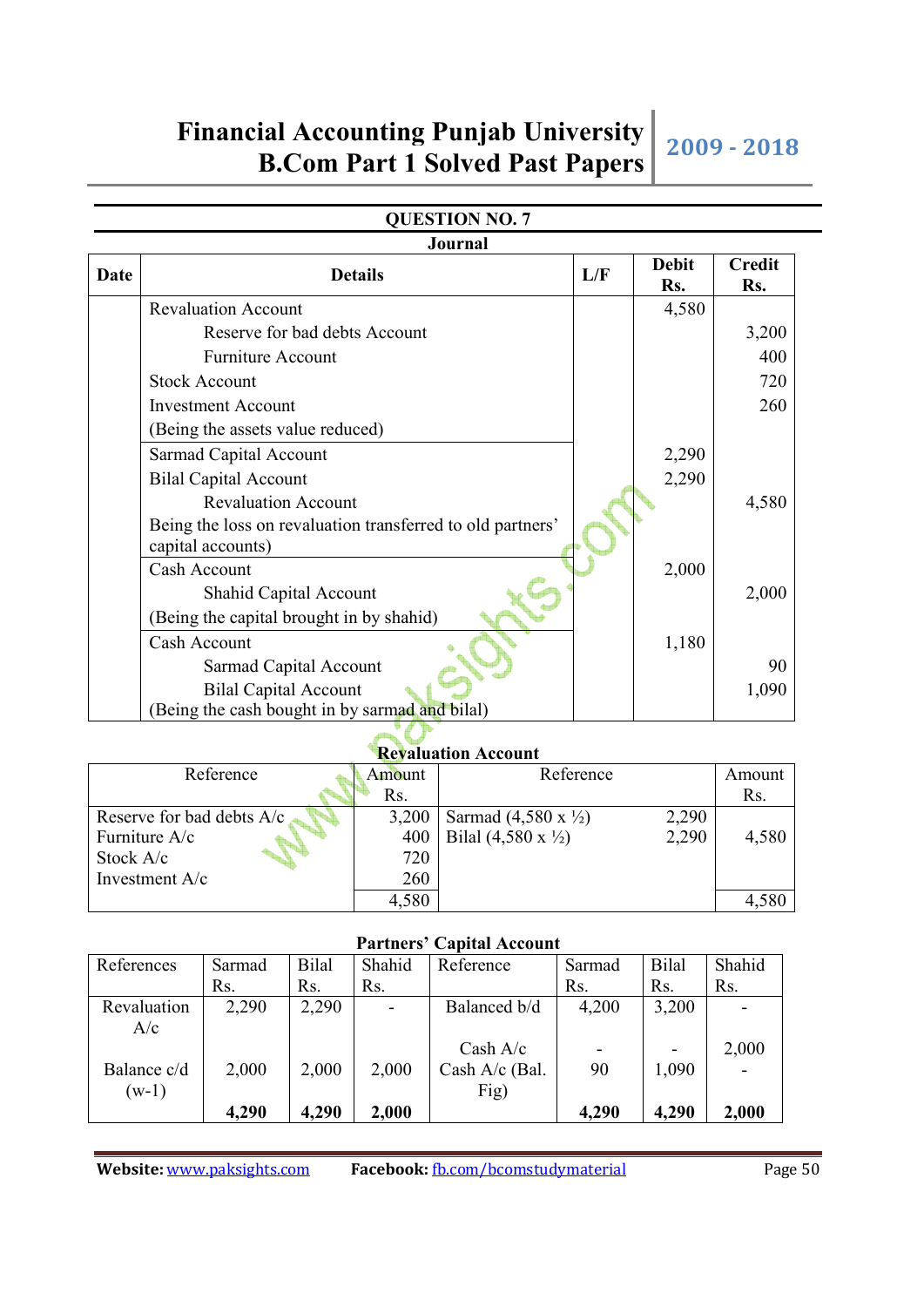| <b>Cash Account</b> |        |             |        |  |  |
|---------------------|--------|-------------|--------|--|--|
| Reference           | Amount | Reference   | Amount |  |  |
|                     | Rs.    |             | Rs.    |  |  |
| Balance b/d         | 300    | Balance c/d | 3,480  |  |  |
| Shahid Capital A/c  | 2,000  |             |        |  |  |
| Sarmad Capital A/c  | 90     |             |        |  |  |
| Bilal A/c           | 1,090  |             |        |  |  |
|                     | 3,480  |             |        |  |  |

### **WORKING:**

| $(W-1)$<br><b>Adjustment of Partners Capital Account</b> |     |                                                                      |             |                             |
|----------------------------------------------------------|-----|----------------------------------------------------------------------|-------------|-----------------------------|
| Profit sharing ration of old partners                    |     | Sarmad                                                               |             | <b>Bilal</b>                |
|                                                          | $=$ | 1                                                                    |             | $\mathbf{1}$                |
|                                                          | =   |                                                                      |             |                             |
|                                                          |     | $\overline{2}$                                                       |             | $\frac{1}{2}$               |
| New partner's share                                      |     |                                                                      |             |                             |
|                                                          |     | $\frac{1}{3}$                                                        |             |                             |
| Suppose total profit                                     |     | 1                                                                    |             |                             |
|                                                          |     |                                                                      |             |                             |
| Remaining profit                                         | $=$ | 1                                                                    |             |                             |
|                                                          | $=$ | $\frac{1-\frac{1}{3}}{3-1}$                                          |             |                             |
|                                                          |     |                                                                      |             |                             |
|                                                          | $=$ | $\frac{3}{2}$                                                        |             |                             |
| Sarmad's shares                                          | $=$ |                                                                      | $=$         |                             |
|                                                          |     |                                                                      |             |                             |
| Bilal's shares                                           | $=$ | $\frac{2}{3} \times \frac{1}{2}$<br>$\frac{3}{2} \times \frac{1}{2}$ | $=$         | $\frac{1}{3}$ $\frac{1}{3}$ |
|                                                          | $=$ | Rs.2,000                                                             |             |                             |
| Shahid's capital for $\frac{1}{3}$ shares                | =   | Rs.2,000                                                             |             |                             |
| Total capital of partnership                             | $=$ | Rs. 2,000                                                            | $\mathbf X$ | $\frac{1}{3}$               |
|                                                          |     |                                                                      |             |                             |
|                                                          | $=$ | Rs. 6,000                                                            |             |                             |
| Sarmad's capital                                         | $=$ | Rs. 6,000                                                            | $\mathbf X$ | $\frac{1}{3}$               |
|                                                          | $=$ | Rs. 2,000                                                            |             |                             |
|                                                          |     |                                                                      |             |                             |
| Bilal's capital                                          | =   | Rs. 6,000                                                            | $\mathbf X$ | $\frac{1}{3}$               |
|                                                          | $=$ | Rs. 2,000                                                            |             |                             |
|                                                          |     |                                                                      |             |                             |